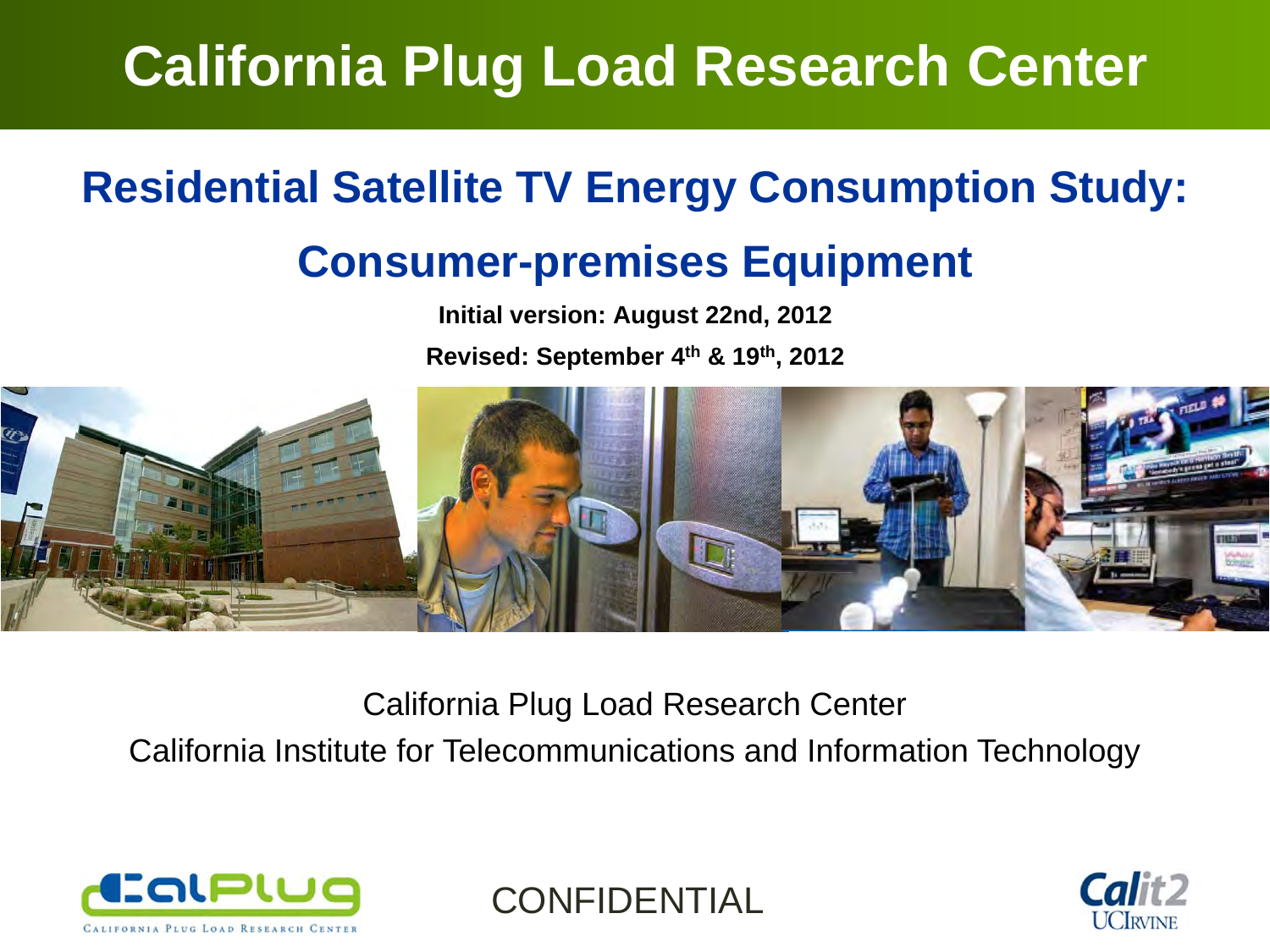### **Disclaimer**

The California Plug Load Research Center (CalPlug) does not make any warranties, express or implied, including, those of merchantability and fitness for <sup>a</sup> particular purpose, with respec<sup>t</sup> to any information, data, statements or services made available to our collaborators.

While CalPlug makes its best efforts to produce valid test results, neither CalPlug nor the University of California, Irvine, endorses commercial products or certifies that they meet standards set by governmen<sup>t</sup> agencies or private organizations.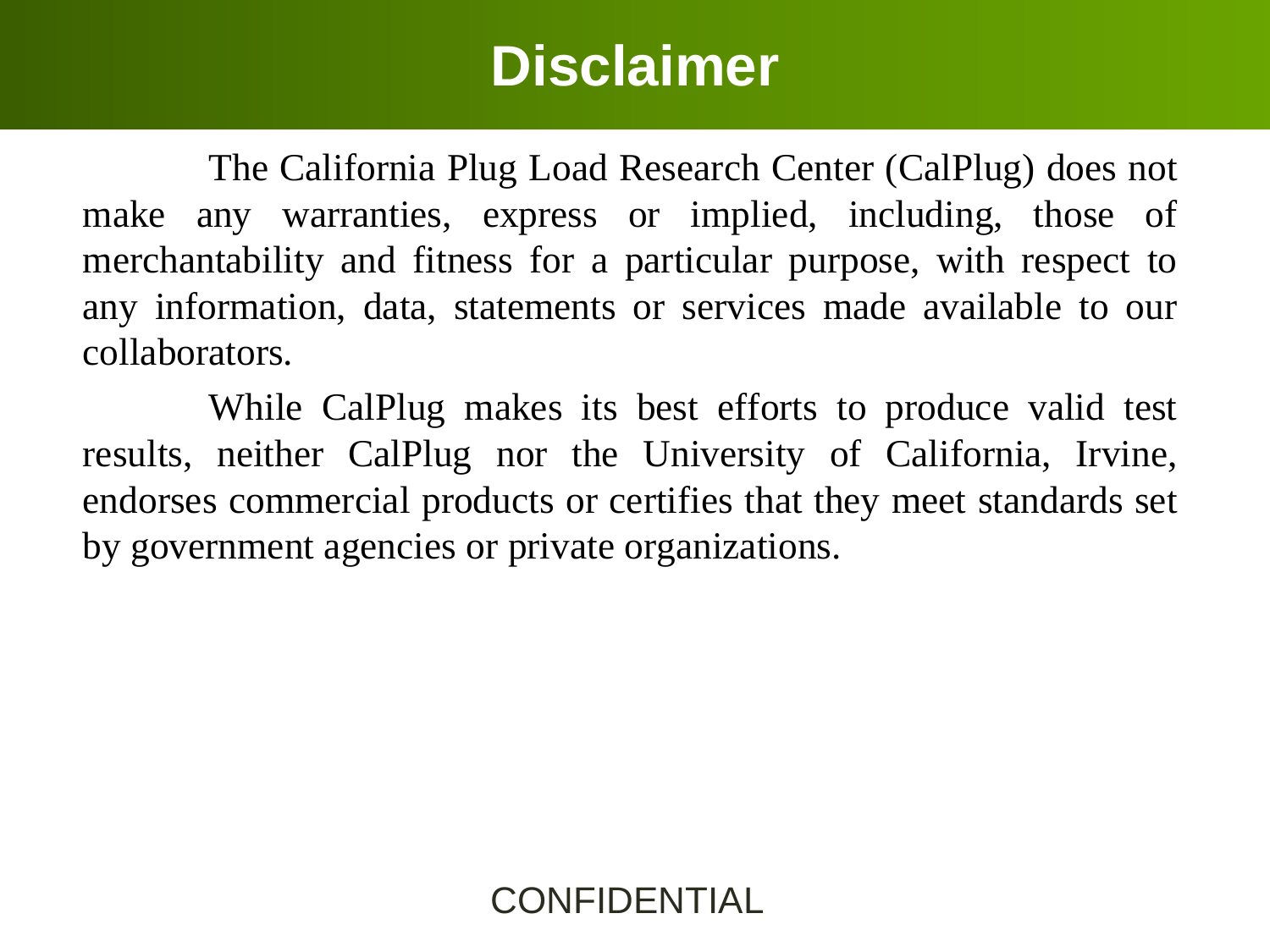## **Test Methodology**

- • To test power consumption of residential satellite system under a variety of STB configurations
- • Low-noise block down-converters (LNBs) and multi-switches are devices under test (DUT), also referred to as consumer-premise equipment
- • DirecTV provided residential satellite system at **CalPlug**
- • Energy Star compliant testing procedures are followed at CalPlug



DirecTV Satellite Dish with SL3S4NR2-02 LNB as tested





**CONFIDENTI** Power Testing Station Residential Set-Top-Box and TV



SL3S4NR2-02 LNB as tested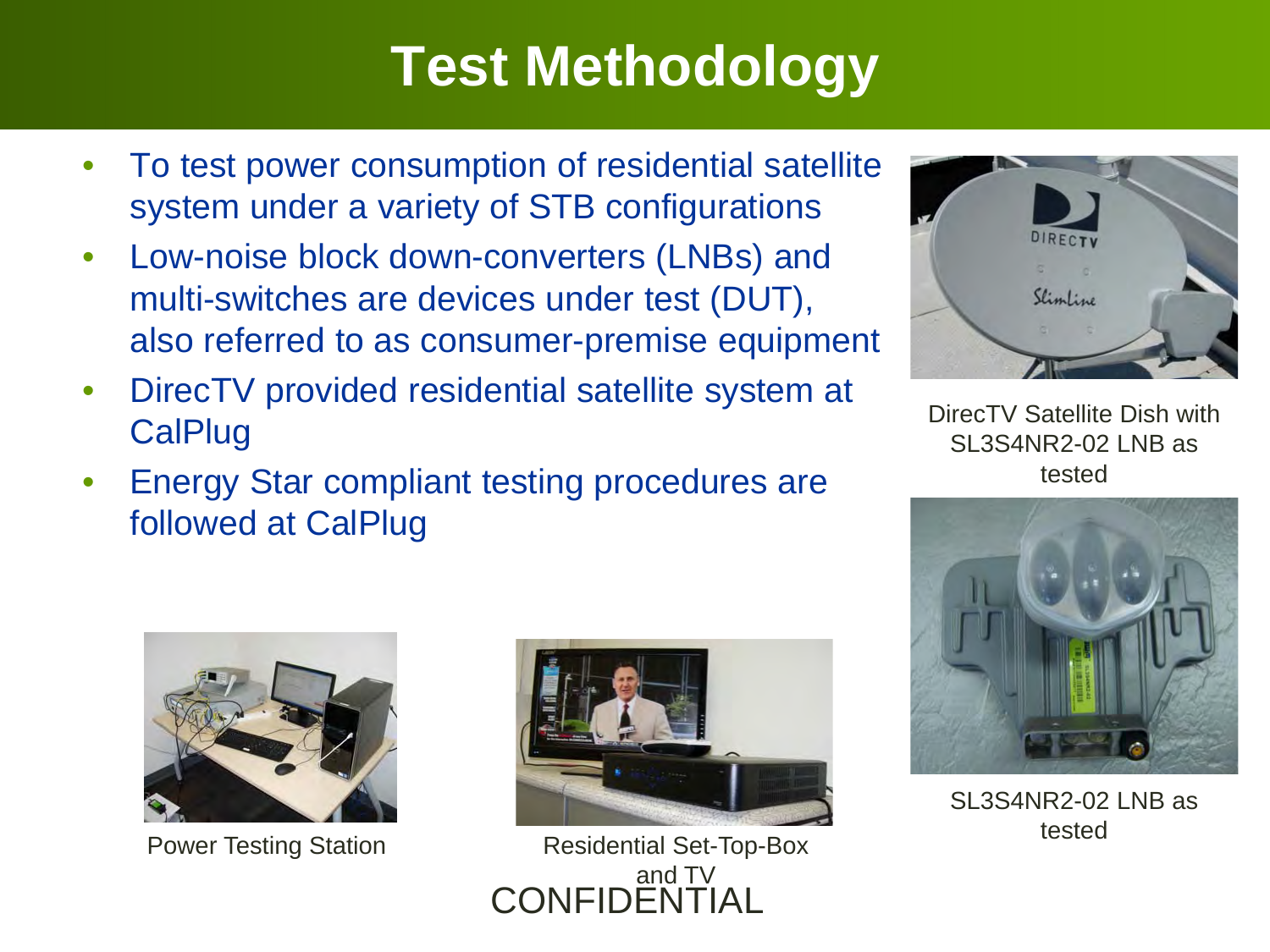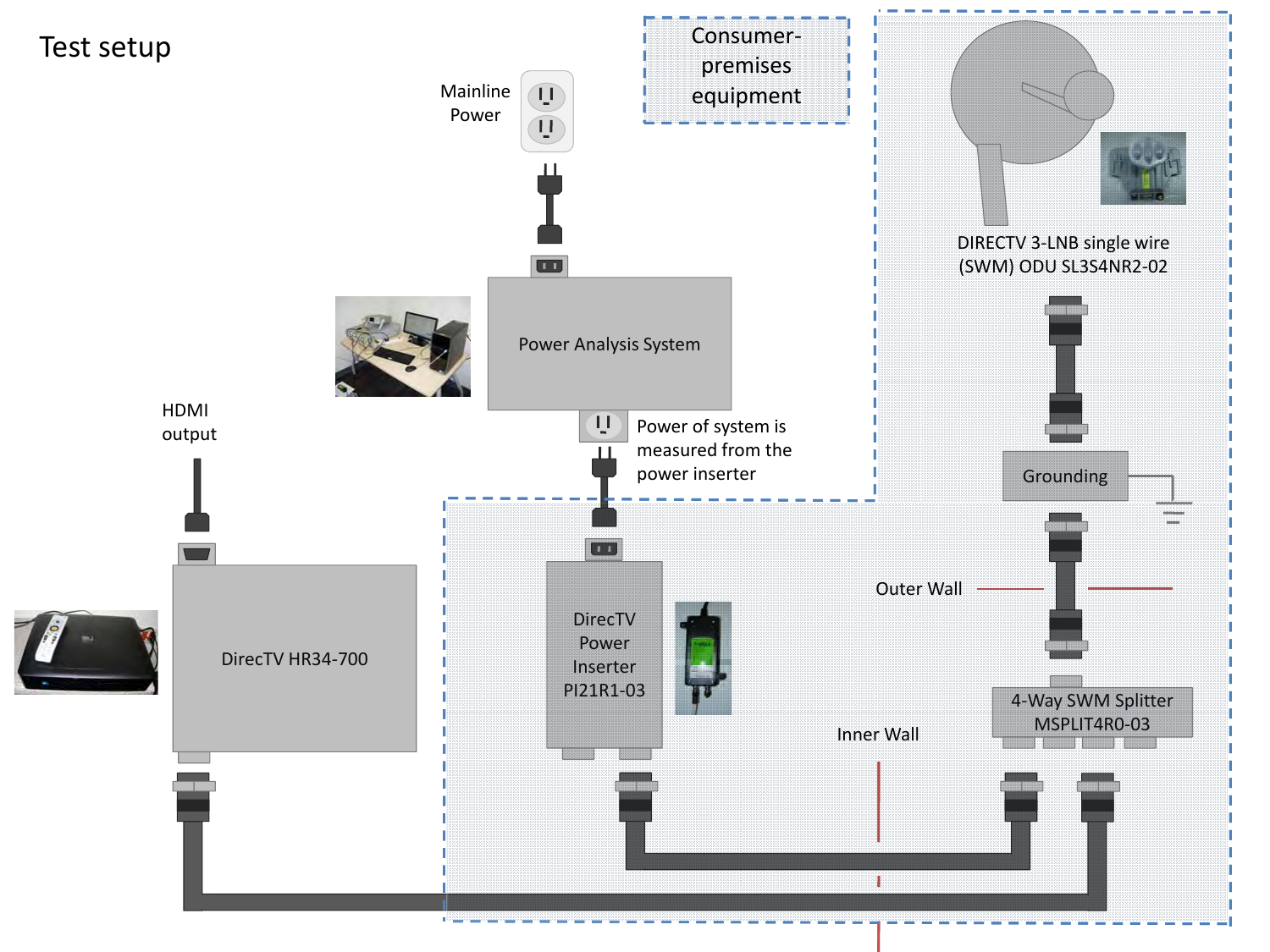# **Test Methodology**

- • In this report, the power consumption of a typical residential type satellite system is analyzed. The entire residential system is powered by the PI21R1-03 model power inserter DirecTV employs. The inserter is capable of connecting up to 8 tuners to the system using DirecTV's Single Wire Multi-switch (SWiM) technology.
- • The number of tuners that can be supported is primarily a function of the system design, the power supply is designed to support the SWiM device, and the power supply does not necessarily directly determine the number of tuners that can be supported.<br> **EXECUTE:** PI21R1-03 power inserter as tested

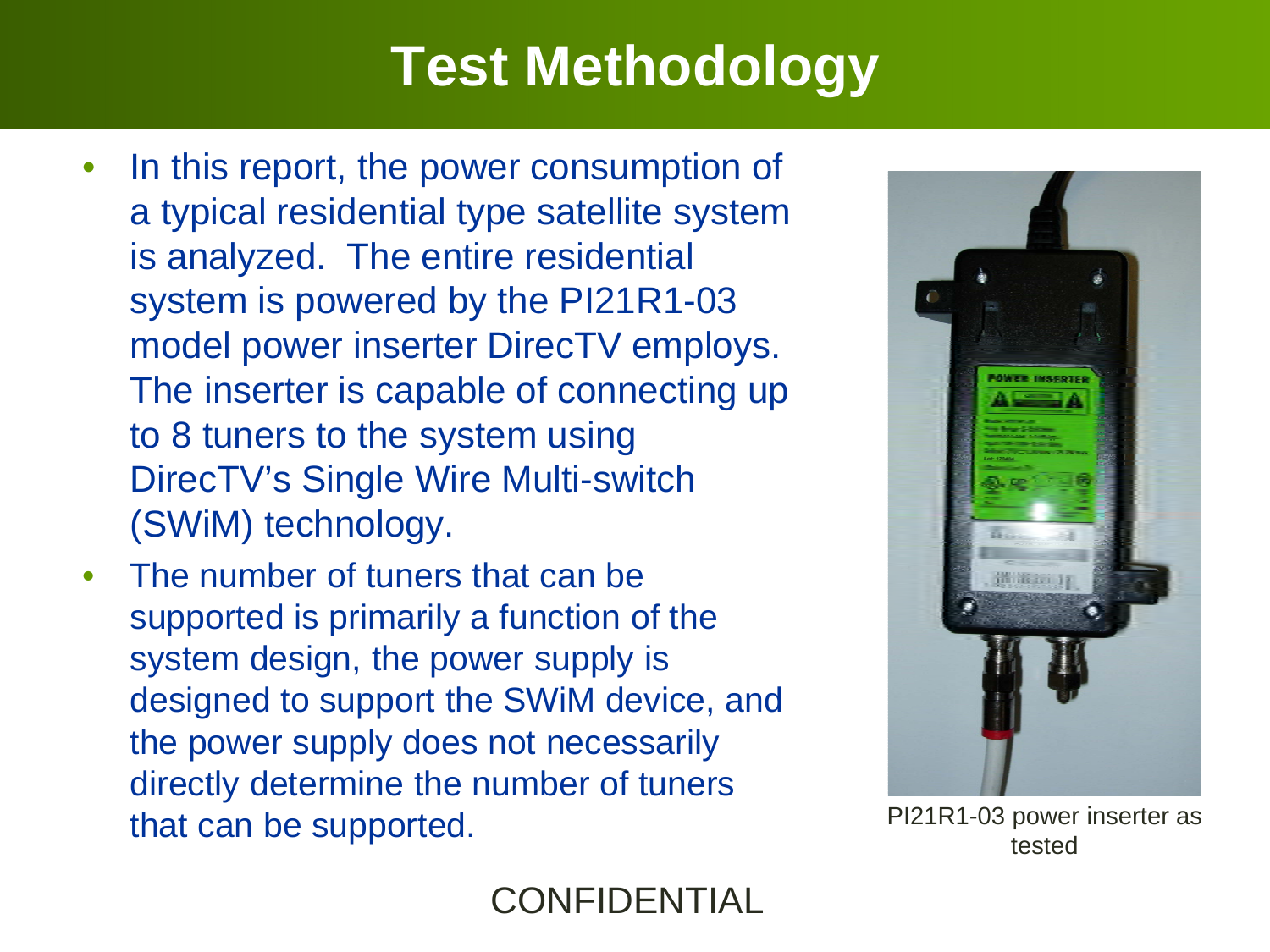## **Test Methodology**

• Since the STB is not <sup>a</sup> DUT, The conditions of interest are the number of tuners connected to the system and the channel that each tuner tuned to.



- A multi-tuner HR34-700 is activated for DirecTV <code>service</code>. The built-in 5 independent tuner system  $^{\rm HR34\text{-}700\text{ Set}\text{-}Top\text{-}Box}$  as tested is utilized to simulate the configuration of single to multi-room setup.
- The external power supply does **NOT** provide power to the HR34 in this setup.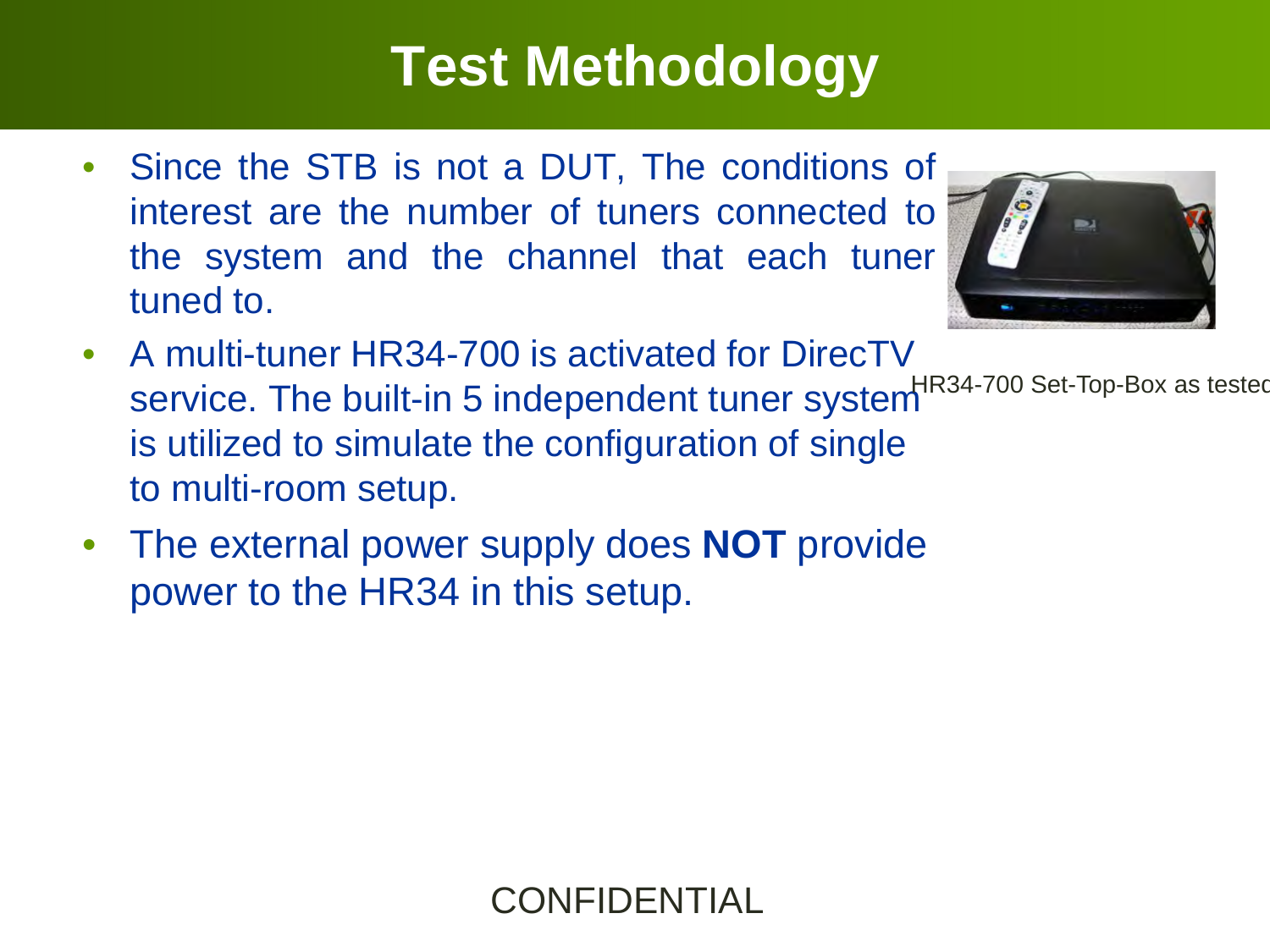### **STB model/channel combinations**

#### **This is a list of the conditions of the HR34 for which the power consumption was tested.**

| <b>Situation</b>    | <b>Channels</b> | <b>Situation</b>    | <b>Channels</b>         |
|---------------------|-----------------|---------------------|-------------------------|
| <b>Disconnected</b> | N/A             | <b>Disconnected</b> | N/A                     |
| Idle                | N/A             | <b>Idle</b>         | N/A                     |
| 1 tuner             | $\overline{7}$  | 1 tuner             | 205                     |
| 1 tuner             | 56              | 1 tuner             | 204                     |
| 1 tuner             | 204             | 3 tuners            | 204,205,207             |
| 1 tuner             | 207             | 5 tuners            | 204, 205, 206, 207, 208 |
| 1 tuner             | 350             | 5 tuners            | 7,56,204,207,350        |
| 1 tuner             | 508             |                     |                         |
| 1 tuner             | 864             |                     |                         |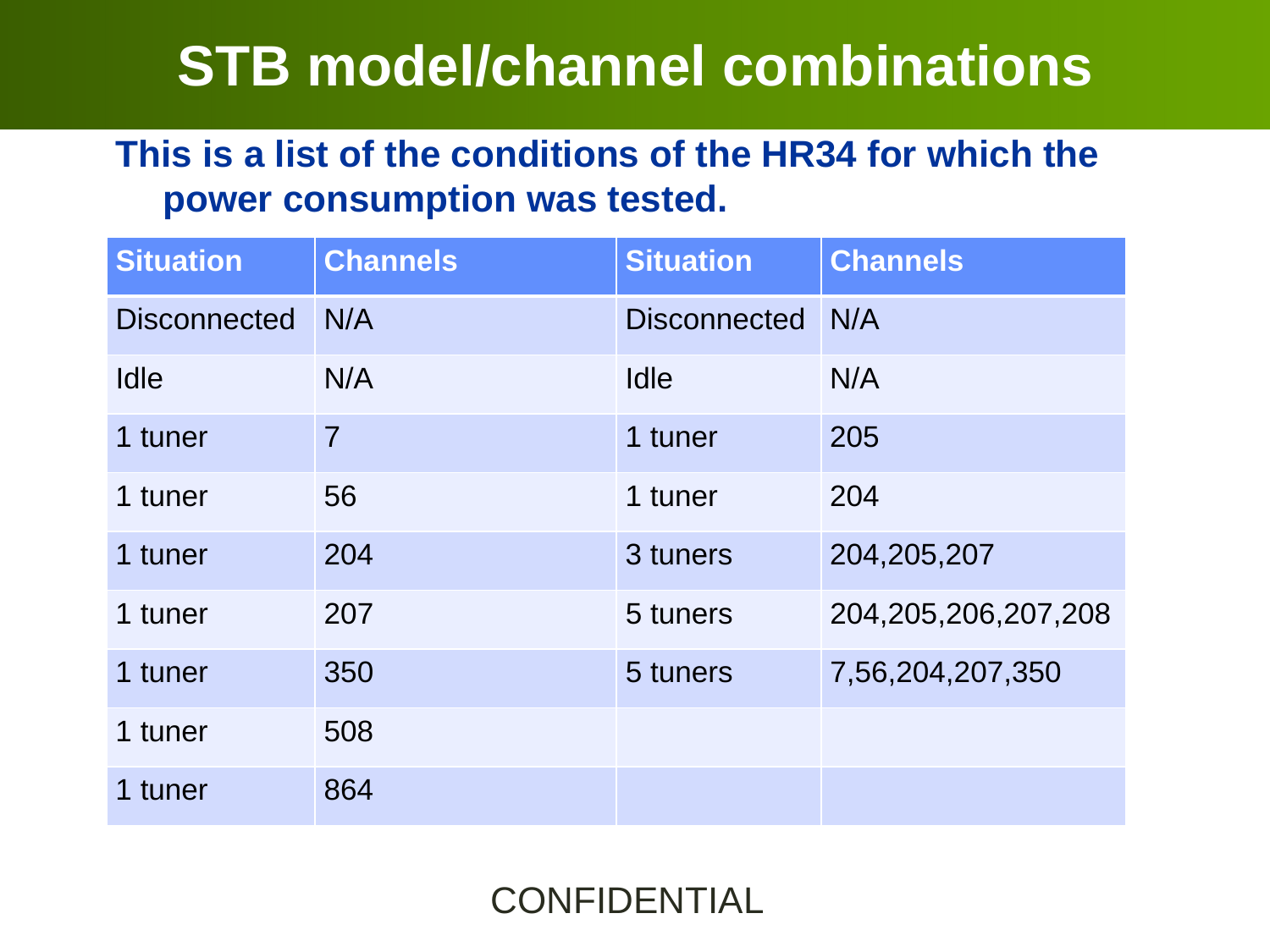## **Key: Channels/Terms**

#### • **Channels (DirecTV)**

- **7 –(ABC) HD local**
- **56 –(KDOC) HD local**
- **204 –(HLN) SD**
- **205 –(SMX) SD**
- $\mathcal{L}_{\mathcal{A}}$ **206 –(ESPN) HD**
- **207 –(ESNHD) HD**
- $\mathcal{L}_{\mathcal{A}}$ **208 –(ESPNU) HD**
- **350 –(C-SPAN) SD**
- –**508 –(HBO family) film**
- **864 –(Symphonic music)**

#### • **Disconnected**

- $\mathcal{L}_{\mathcal{A}}$  **STBs are physically disconnected from the satellite system**
- **Idle**
	- **STB connected, but powered down to idle or standby mode.**
- **Tuners**
	- **Each tuner is activated by either directly viewing a channel, or used to record content in the background.**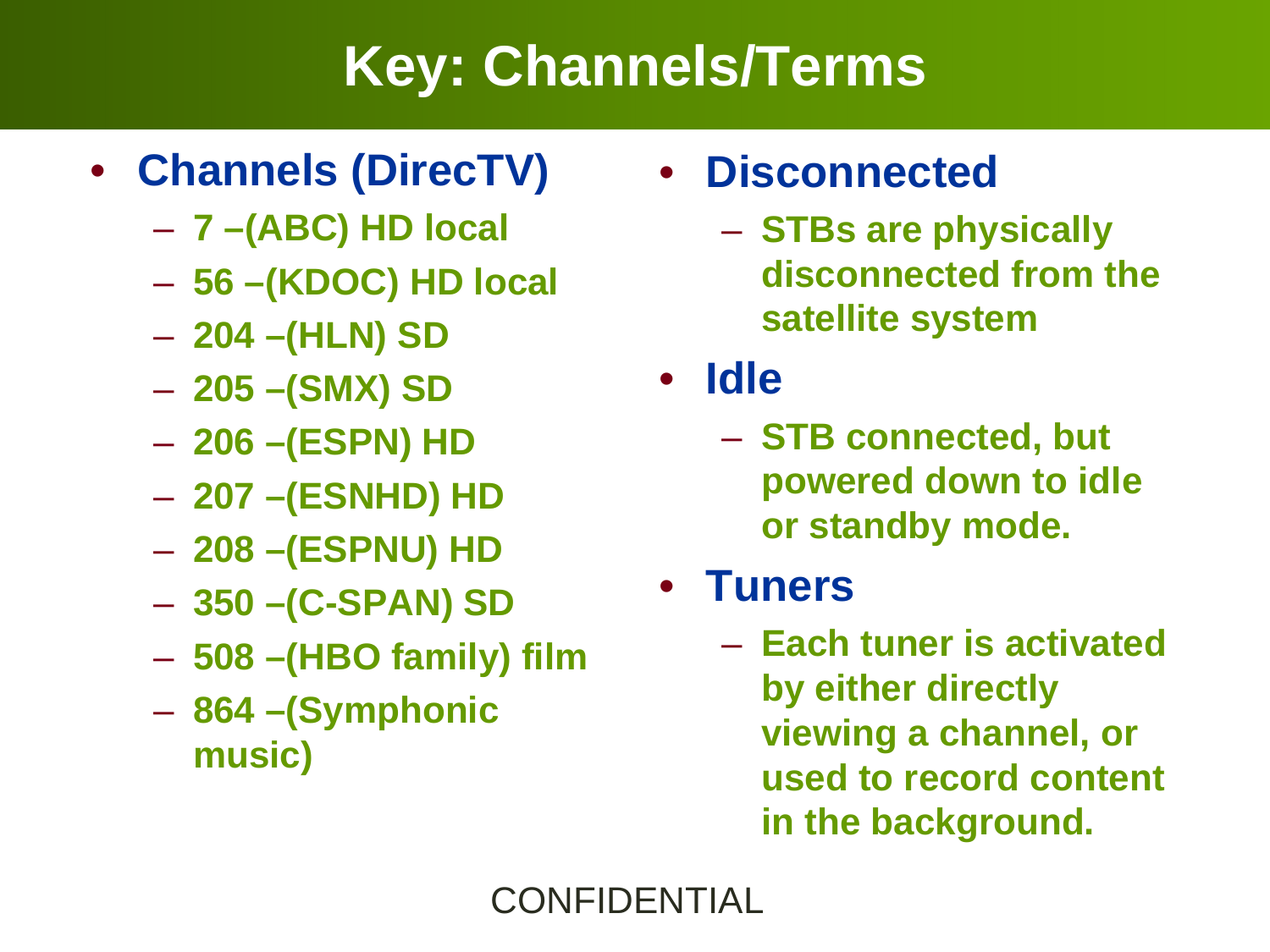### **Single tuner power results**



\*Vertical axis does not start from zero.

\*Power for each condition is given in Watts below the name of the condition and italicized.

\*See previous slide for explanation of conditions and channels.

The California Plug Load Research Center (CalPlug) does not make any warranties, express or implied, including, those of merchantability and fitness for a particular purpose, with respect to any information, data, statements or services made available to our collaborators. While CalPlug makes its best efforts to produce valid test results, neither CalPlug nor the University of California, Irvine, endorses commercial products or certifies that they meet standards set by government agencies or private organizations.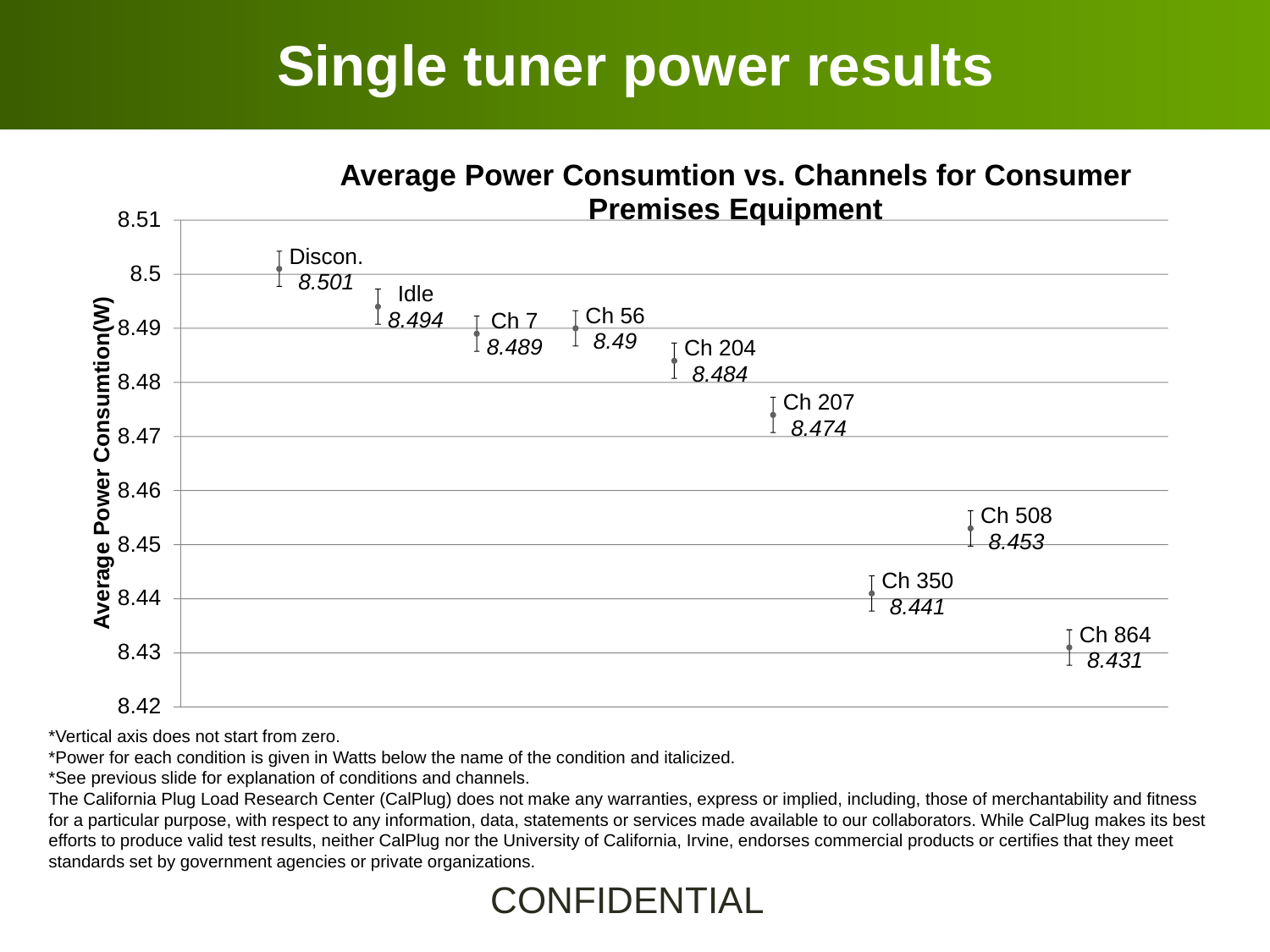### **Multiple Tuner Power Results**

#### **Average Power Consumption vs. Number of Tuners Consumer Premises Equipment**



\*Vertical axis does not start from zero.

\*Power for each condition is given in Watts below the name of the condition and italicized.

\*See previous slide for explanation of conditions and channels.

The California Plug Load Research Center (CalPlug) does not make any warranties, express or implied, including, those of merchantability and fitness for a particular purpose, with respect to any information, data, statements or services made available to our collaborators. While CalPlug makes its best efforts to produce valid test results, neither CalPlug nor the University of California, Irvine, endorses commercial products or certifies that they meet standards set by government agencies or private organizations.